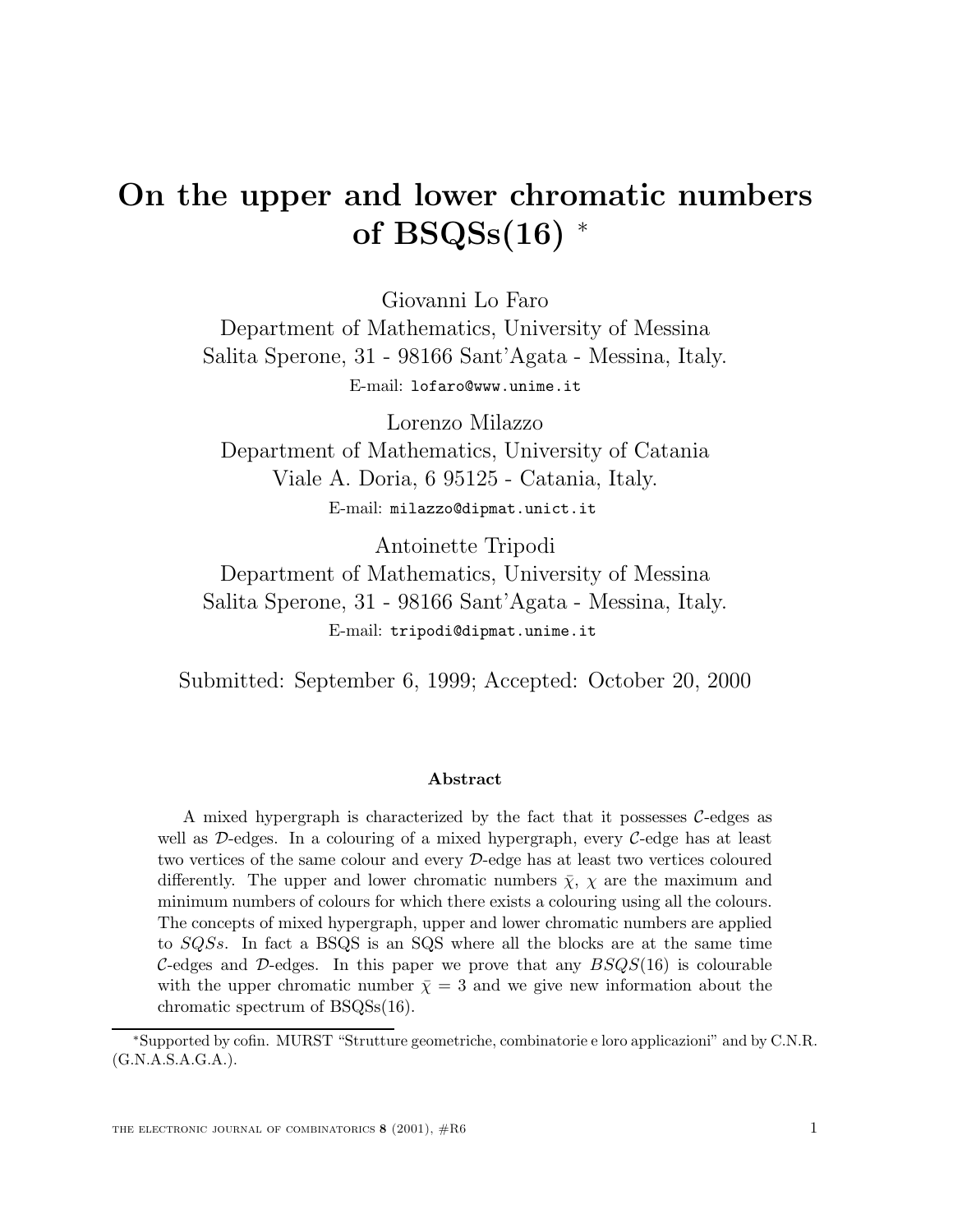## **1 Introduction**

A mixed hypergraph [11, 12] is a triple  $\mathcal{H} = (X, \mathcal{C}, \mathcal{D})$ , where X is a finite set of vertices, while C and D are two families of subsets of X. The elements of C and D are called C-edges and D-edges respectively. If  $\mathcal{C} = \emptyset$  then H is called a D-hypergraph, while if  $\mathcal{D} = \emptyset$  then  $H$  is called a *C*-hypergraph.

A strict k-colouring of H is a vertex colouring where any C-edge has at least two vertices of the same colour and any D-edge has at least two vertices coloured differently, and exactly k colours are used in it. If it is not necessary to know the number of used colours then a strict k-colouring will be called strict colouring.

The minimum (maximum) k for which there exists a strict k-colouring is called the *lower* (upper) chromatic number of H and is denoted by  $\chi(\bar{\chi})$ . If there exists no strict colouring of  $H$ , then  $H$  is said to be *uncolourable*.

Two strict colourings of  $H$  are *different* if there exist two vertices such that in one colouring they have different colours and with the same colour in the other one. Let us denote  $r_k$ as the number of different strict colourings of  $\mathcal H$  using k colours; we will call the vector  $R(\mathcal{H}) = (0, 0, \ldots, r_{\chi}, \ldots, r_{\bar{\chi}}, \ldots, 0, 0)$  the chromatic spectrum of  $\mathcal{H}$  [12, 6].

The set  $L \subseteq X$  is called a C-stable set (D-stable set) if it does not contain any C-edges (D-edges). If L does not contain C-edges and D-edges at the same time then it is called a bi-stable set.

A D-hypergraph is a classical hypergraph [1] and its lower chromatic number is the chromatic number introduced by Erdős and Hajnal in 1966 [3].

In this paper the concepts of strict colouring and upper and lower chromatic numbers are applied to a particular t-design called a Steiner quadruple system.

Briefly, by a t-design  $S_{\lambda}(t, k, v)$  we mean a pair  $(X, B)$  where X is a v-set of vertices and  $B$  is a collection of k-element subsets of  $X$ , usually called blocks such that every t-element subset of X occurs in exactly  $\lambda$  blocks of B. When  $\lambda = 1$  the t-design is referred to as a Steiner system  $S(t, k, v)$ .

A Steiner Quadruple System (briefly SQS) is an  $S(3, 4, v)$ . In 1960 Hanani [5] proved that an  $SQS(v)$  exists if and only if  $v \equiv 2 \text{ or } 4 \pmod{6}$ .

A BSQS is a Steiner Quadruple System where all the blocks are at the same time  $C$ -edges and  $\mathcal{D}\text{-edges}$  [8].

In  $[8, 9, 10]$  the necessary conditions for the existence of strict colourings for  $BSQS$ s were determined and the exact value of the upper chromatic number for  $BSQS(8)$ ,  $BSQS(10)$ was found in [9].

In [9] it was proved that for  $BSQSs(16)$  obtained by doubling construction  $\bar{\chi} = 3$  or they are uncolourable.

The aim of this paper is to prove that any  $BSQS(16)$  is colourable with  $\bar{\chi} = 3$  and we will show that only two kinds of chromatic spectrum can exist for a  $BSTS(16)$ .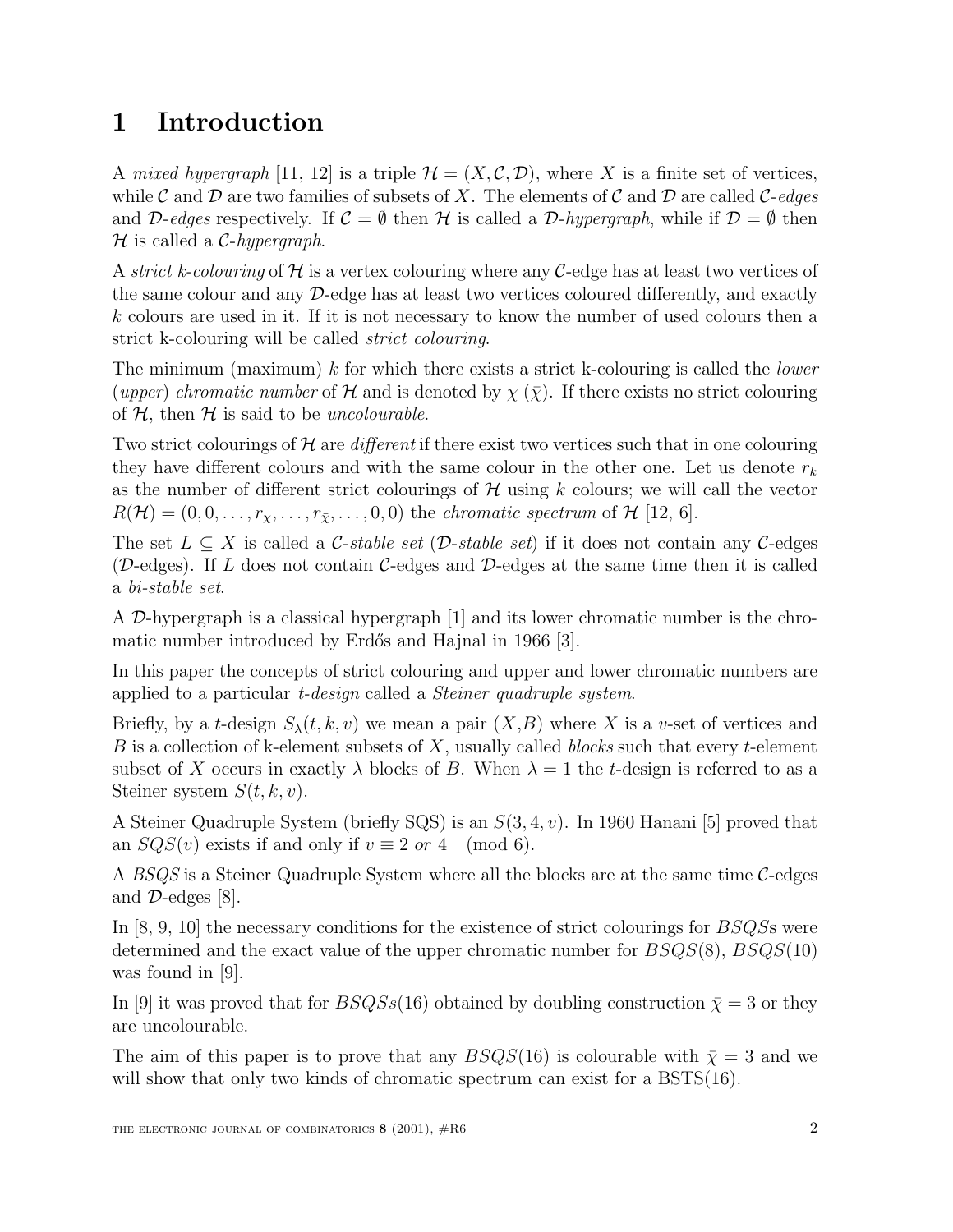In the next section we will use the following theorem, proved in [4] for more general Steiner systems than SQSs.

**Theorem 1** In an  $SQS(v)$   $(X, B)$ , if  $H \subseteq X$ ,  $|H| = h$ ,  $T_H$  is the set of blocks included in H, and  $T_{X-H}$  is the set of blocks included in  $X-H$ , then

1. 
$$
f(v, h) = |T_H| - |T_{X-H}|
$$
,  $f(v, h) = b_0 - {v-h \choose 1} = b_1 + {v-h \choose 2}b_2 - {v-h \choose 3}$ ,  
where  $b_i = {v-i \choose 3-i} / {4-i \choose 3-i}$  for  $0 \le i \le 2$ ;

2. If  $d_H(x) = |\{b \in B : x \in b \text{ and } b \subseteq H\}|$  and  $\delta_H(x) = |\{b \in B: x \in b - \{x\} \text{ and } b \subseteq X - H\}|$ , then

$$
d_H(x) + \delta_H(x) = f(v, h) - f(v, h - 1).
$$

 $\Box$ 

### **2 Upper chromatic number of BSQS(16)**

Let us assume that a BSQS is colourable with the strict colouring  $\mathcal P$  which uses h colours, the colouring class  $X_i$  is the vertex set coloured with the colour (i) and  $|X_i| = n_i$ . It is clear that  $\mathcal P$  partitions the vertex set into a family of bi-stable sets. Let us consider the class of strict k-colourings which partition the vertex set into k colouring classes with cardinalities  $n_1, n_2, \dots, n_k$ . We will denote this class with the h-tuple  $(n_1, n_2, \dots, n_h)$ where  $n_i \leq n_{i+1}$  for  $1 \leq i \leq h$ . P colours the blocks of BSQS in three possible ways:

i) Three vertices are coloured with one colour and the other vertex is coloured with another one;

ii) Two vertices are coloured with one colour and the other two vertices are coloured with another one;

iii) Two vertices are coloured with one colour and the other two vertices are coloured with two different colours different from the first.

If  $I \subseteq \{1, 2, \dots, h\}$ , with  $|I| \geq 2$ , then let us define the set of vertices  $S_I \subseteq X$  as the union of  $|I|$  colouring classes coloured with the colours  $(i)$  inside I. The number of triples of vertices coloured with different colours of  $P$  in  $S_I$ , if  $|S_I| = s_I$ , is:

$$
c_I = {s_I \choose 3} - \left[\sum_{j \in I} {n_j \choose 3} + \sum_{j \in I} {n_j \choose 2} (s_I - n_j)\right],
$$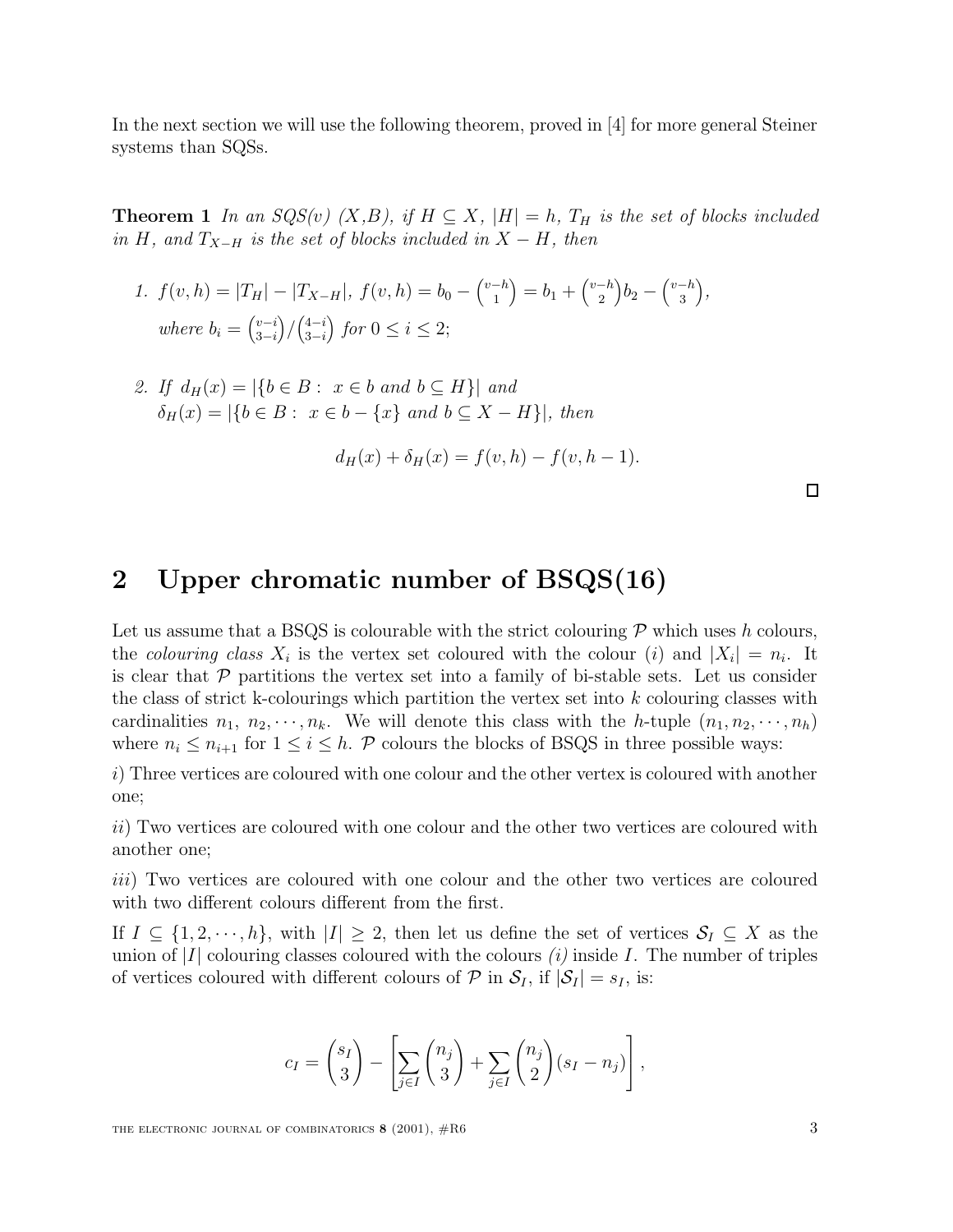by the definitions of strict colouring and SQS we can give the following proposition.

**Proposition 1** If  $P$  is a strict colouring for a BSQS which uses h colours, then  $1)\sum_{i=1}^h\binom{n_i}{3}$ 3 blocks are coloured as in i); 2) (  $c_{I'}$  / 2 ) blocks are coloured as in iii), where  $I' = \{1, 2, \dots, h\}$ ; 3)  $|B| - \frac{c_{I'}}{2} - \sum_{i=1}^{h} \binom{n_i}{3}$ 3 ! blocks are coloured as in ii); 4) all the  $c_I$  have to be even.

The following theorem proves that any BSQS(16) is uncolourable with four colours.

**Theorem 2** If a  $BSQS(16)$  is colourable then  $\bar{\chi} \leq 3$ .

#### **Proof.**

In [9] it was proved that  $\bar{\chi} \leq 4$  and if a BSQS(16) is colourable with four colours then it is necessary to use one of the following strict colourings:  $p = (2, 4, 5, 5)$  or  $k = (2, 3, 5, 6)$ . We will prove that the colourings p and k are not strict colourings and  $\bar{\chi} = 3$ . Let  $X = \{1, 2, \ldots, 16\}$  be the set of vertices of  $BSQS(16)$ .

If  $p = (2, 4, 5, 5)$  is a strict colouring, by theorem 1 we have  $|T_{X_1 \cup X_2 \cup X_3}| = 25$ . However, the number of 3-chromatic blocks coloured with the colours  $(1)$ ,  $(2)$  and  $(3)$  is 20 and the number of bi-chromatic blocks coloured with the colours  $(2)$  and  $(3)$  is at least 7 and so  $|T_{X_1\cup X_2\cup X_3}|\geq 27$  and this is absurd.

Let us consider a strict colouring  $k = (2, 3, 5, 6)$ .

We have  $|T_{X_1\cup X_2\cup X_3}| = 15$ , so all the blocks of  $T_{X_1\cup X_2\cup X_3}$  are 3-chromatic. It is important to note that a monochromatic pair of vertices coloured with the colour  $(1)$ ,  $(2)$  and  $(3)$  is present at least once in the blocks of  $T_{X_1\cup X_2\cup X_3}$ , and precisely 13 of the 14 above-mentioned monochromatic pairs are present exactly once while the remaining pair is present twice.

Let us define the colouring classes in this way:  $X_1 = \{1,2\}, X_2 = \{3,4,5\}, X_3 =$  $\{6, 7, 8, 9, 10\}$  and  $X_4 = \{11, 12, 13, 14, 15, 16\}$ . All the blocks of  $T_{X_1 \cup X_2 \cup X_3}$  contain the  $\{1\}$  vertex or the  $\{2\}$  vertex; more precisely: seven blocks contain  $\{1\}$  and not  $\{2\}$ ; seven blocks contain  $\{2\}$  and not  $\{1\}$  and exactly one block contains the pair  $\{1, 2\}$ . We may assume that  $\{1, 2, 3, 6\} \in T_{X_1 \cup X_2 \cup X_3}$  and that the pair  $\{3, 4\}$  appears in a block containing  $\{1\}$ , so without loss of generality we can share the blocks of  $T_{X_1\cup X_2\cup X_3}$  in the following way: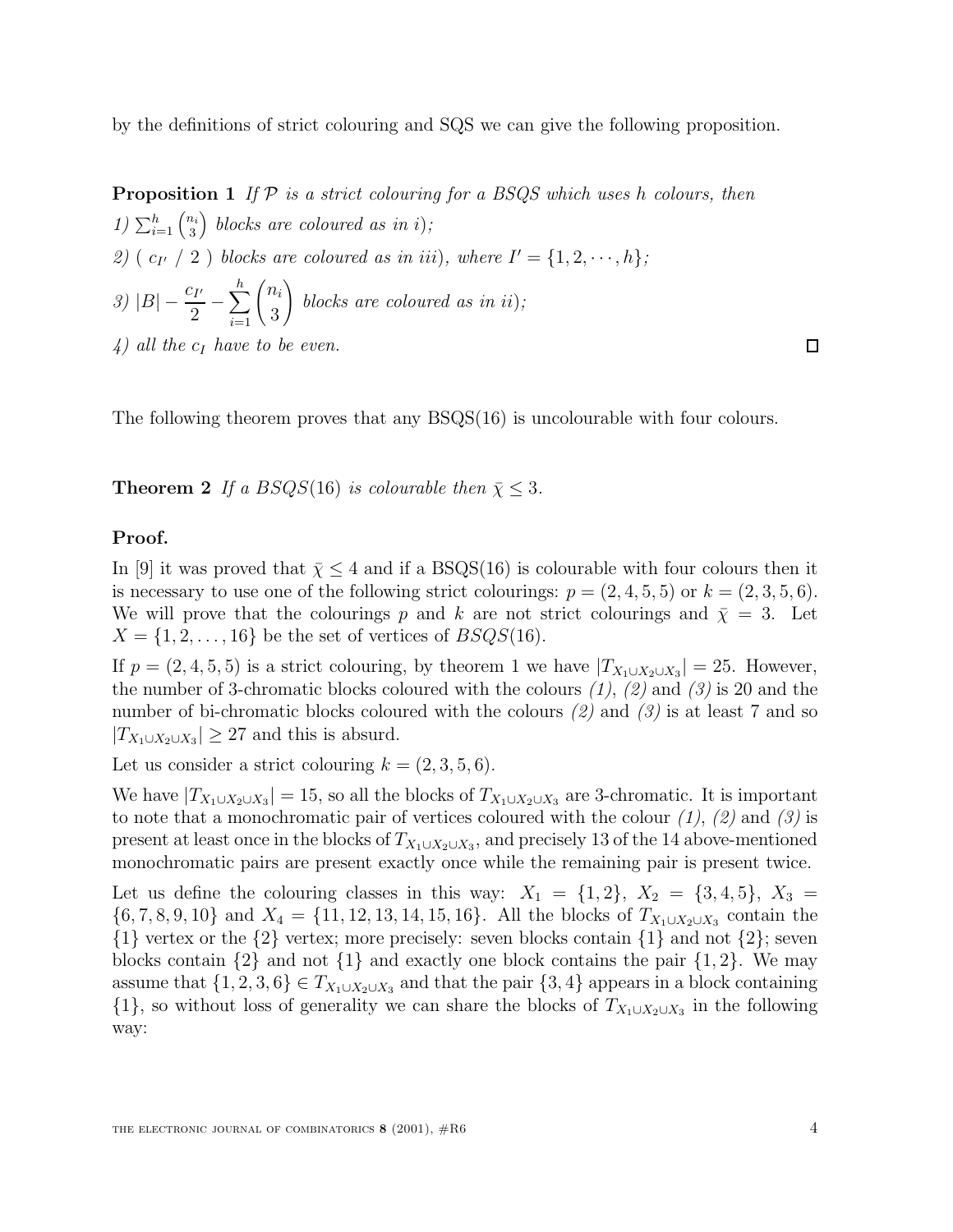| $\{1, 2, 3, 6\}$  | $\{2,3,8,9\}$            |
|-------------------|--------------------------|
| $\{1,3,4,7\}$     | $\{2, 3, 7, 10\}$        |
| $\{1,3,5,8\}$     | $\{2,4,5,\cdot\}$        |
| $\{1, 3, 9, 10\}$ | $\{2, 4, \cdot, \cdot\}$ |
| $\{1,4,6,9\}$     | $\{2, 4, \cdot, \cdot\}$ |
| $\{1, 4, 8, 10\}$ | $\{2, 5, \cdot, \cdot\}$ |
| $\{1, 5, 7, 9\}$  | $\{2,5,\cdot,\cdot\}$    |
| $\{1, 5, 6, 10\}$ |                          |
| Table~1           |                          |

We cannot add the pairs  $\{6, 7\}$ ,  $\{6, 8\}$  and  $\{7, 8\}$  inside the incomplete blocks of Table 1 without violating the definition of SQS.  $\Box$ 

The next theorem will prove that all  $BSQSS(16)$  are colourable with strict colourings which use three colours. This theorem is important because it shows that uncolourable BSQSs(16) do not exist.

**Theorem 3** For any  $BSQS(16)$ ,  $\bar{\chi} = 3$ .

### **Proof.**

Let  $(S, \mathcal{B})$  be a  $BSQS(16)$ . It is not difficult to see that we can find a bi-stable set  $N_1$  with  $|N_1| = 6$ . Let us assume  $N_1 = \{1, 2, 3, 4, 5, 6\}$ . If  $H = \{7, 8, 9, \ldots, 16\}$  then  $|T_H| - |T_{N_1}| = 15$  and so  $|T_H| = 15$ .

Let  $h_1 \in H$  be such that  $d_H(h_1) = max{d_H(h) : h \in H}$  and let us assume  $h_1 = 7$ . By 2. of theorem 1 we have  $d_H(7) = 6 + x$ , with  $0 \le x \le 2$ . If  $H' = H - \{7\}$  then  $|T_{H'}| = 9 - x$ . Let  $h_2 \in H'$  such that  $d_{H'}(h_2) = max{d_{H'}(h) : h \in H'}$  and suppose  $h_2 = 8$ . We have  $d_{H'}(8) \ge \frac{4(9-x)}{9} = 4 - \frac{4}{9}x$ . Let  $d_{H'}(8) = 4 + y$ . The pair  $\{7, 8\}$  is obviously contained in at least one block of  $T_H$  and so  $0 \le y \le 3$ . Let us denote with  $\mathcal{B}^*$  the set of blocks b of  $T_H$  such that  $b \cap \{7,8\} = \emptyset$ , obviously  $|\mathcal{B}^{\star}| = 5 - (x + y)$ . Let us consider the following cases.

**Case 1**:  $x + y = 5$ . The sets of vertices  $N_1$ ,  $\{7, 8\}$ ,  $\{9, 10, \ldots, 16\}$  give a strict colouring for  $BSQS(16)$ .

**Case 2**:  $x + y = 4$ . If  $b = \{9, 10, 11, 12\}$  is the only block of  $\mathcal{B}^*$ , then  $N_1$ ,  $\{7, 8, 9\}$ ,  $\{10, 11, \ldots, 16\}$  give a strict colouring for  $BSQS(16)$ .

**Case 3**:  $x + y = 3$ . Let  $b_1$ ,  $b_2$  be the blocks of  $\mathcal{B}^*$ . If  $b_1 \cap b_2 = \emptyset$ , then we can assume that  $b_1 = \{9, 10, 11, 12\}$  and  $b_2 = \{13, 14, 15, 16\}$ . Let  $\{7, 8, 9, k\} \in \mathcal{B}$ , then it is possible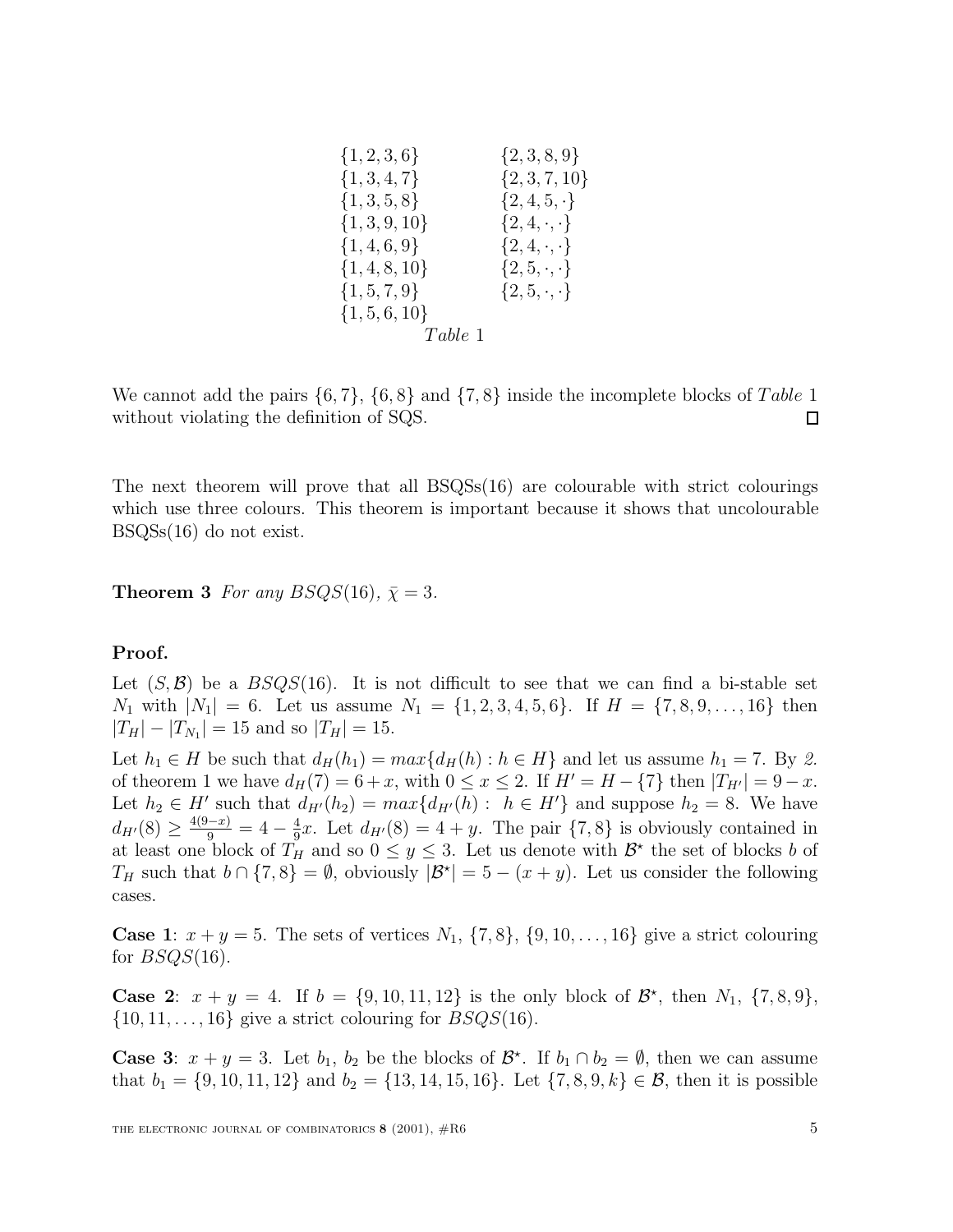to find  $t \in b_2$ ,  $t \neq k$ , such that  $N_1$ ,  $\{7, 8, 9, t\}$ ,  $\{10, 11, ..., 16\} - \{t\}$  give a strict colouring for  $BSOS(16)$ .

**Case 4**:  $x + y = 2$ . Let  $\mathcal{B}^* = \{b_1, b_2, b_3\}$ . We can assume that there exists an element, let us say 9, such that  $9 \in b_1 \cap b_2$ . If  $9 \in b_3$  then  $N_1$ ,  $\{7, 8, 9\}$  and  $\{10, 11, \ldots, 16\}$  give a strict colouring for  $BSQS(16)$ ; otherwise, let  $b_3 = \{10, 11, 12, 13\}$  and  $\{7, 8, 9, k\} \in \mathcal{B}$ , then it is possible to find  $t \in b_3$ ,  $t \neq k$ , such that  $N_1$ ,  $\{7, 8, 9, t\}$ ,  $\{10, 11, \ldots, 16\} - \{t\}$ give a strict colouring for  $BSQS(16)$ .

**Case 5**:  $x + y = 1$ . Let  $\mathcal{B}^* = \{b_1, b_2, b_3, b_4\}$ . If  $b_1 \cap b_2 \cap b_3 \cap b_4 \neq \emptyset$  (let us assume  $9 \in b_1 \cap b_2 \cap b_3 \cap b_4$ ) then  $N_1$ ,  $\{7, 8, 9\}$ ,  $\{10, 11, ..., 16\}$  give a strict colouring for  $BSQS(16)$ . If  $b_1 \cap b_2 \cap b_3 \cap b_4 = \emptyset$ , then we have two possibilities.

i) There are three blocks of  $\mathcal{B}^*$ , let us say  $b_1$ ,  $b_2$ ,  $b_3$ , such that  $b_1 \cap b_2 \cap b_3 \neq \emptyset$ . We can assume that  $9 \in b_1 \cap b_2 \cap b_3$   $b_4 = \{10, 11, 12, 13\}$ . If  $\{7, 8, 9, k\} \in \mathcal{B}$ , then it is possible to find  $t \in b_4$ ,  $t \neq k$ , such that  $N_1$ ,  $\{7, 8, 9, t\}$ ,  $\{10, 11, \ldots, 16\} - \{t\}$  give a strict colouring for  $BSQS(16)$ .

ii) For every  $z \in \{9, 10, \ldots, 16\}$  there are exactly two blocks of  $\mathcal{B}^*$  containing z. Then we can assume that

$$
b_1 = \{9, \cdot, \cdot, \cdot\}, \quad b_2 = \{9, \cdot, \cdot, \cdot\}
$$
  
 $b_3 = \{10, \cdot, \cdot, \cdot\}, \quad b_4 = \{10, \cdot, \cdot, \cdot\}$ 

If  $\{7, 8, 9, 10\} \notin \mathcal{B}$ , then  $N_1$ ,  $\{7, 8, 9, 10\}$ ,  $\{11, 12, \ldots, 16\}$  give a strict colouring for BSQS(16). Let  $\{7, 8, 9, 10\} \in \mathcal{B}$ , we can assume, without loss of generality, that

$$
b_3 = \{10, 11, 12, 13\}
$$
  

$$
b_4 = \{10, 14, 15, 16\}
$$

and so,

$$
b_1 = \{9, 11, 12, 14\}
$$

$$
b_2 = \{9, 13, 15, 16\}.
$$

If  $\{7, 8, 11, 15\} \notin \mathcal{B}$ , then  $N_1$ ,  $\{7, 8, 11, 15\}$ ,  $\{9, 10, 12, 13, 14, 16\}$  give a strict colouring for  $BSQS(16)$ ; otherwise  $N_1$ ,  $\{7, 8, 11, 16\}$ ,  $\{9, 10, 12, 13, 14, 15\}$  give a strict colouring for  $BSQS(16)$ .

**Case 6**:  $x + y = 0$ . From the hypothesis on  $d_7$  and  $d_8$  we have:

1.  $d_z = 6$ , for  $\forall z \in H$ ;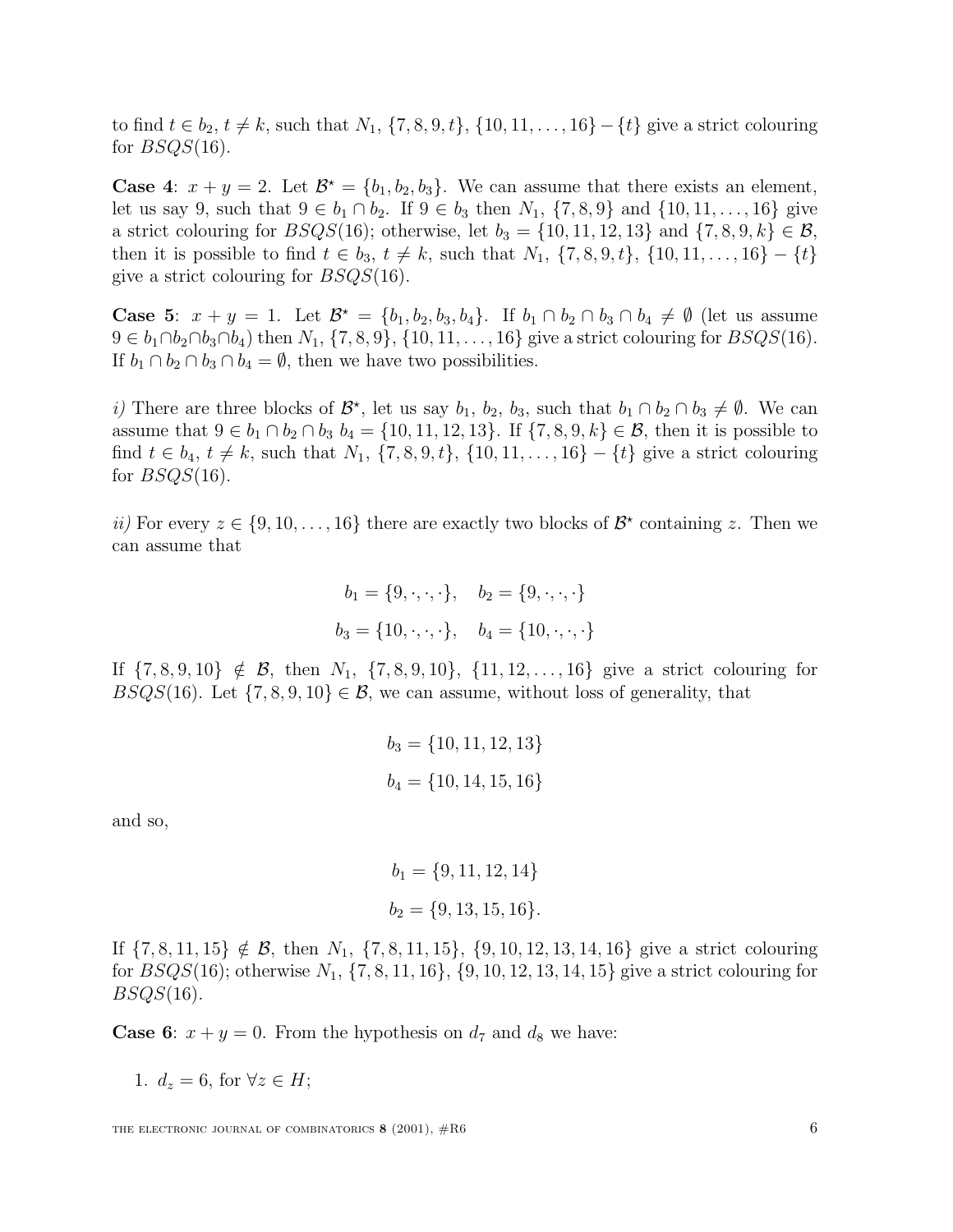2. any pair of distinct elements of H is contained exactly in two blocks of  $T_H$ .

|  |  |  |  |  |  |  | So $T_H$ is one of the three nonisomorphic $S_2(2,4,10)$ designs [7]. |  |  |  |  |  |  |  |
|--|--|--|--|--|--|--|-----------------------------------------------------------------------|--|--|--|--|--|--|--|
|--|--|--|--|--|--|--|-----------------------------------------------------------------------|--|--|--|--|--|--|--|

| II                   | III                  |
|----------------------|----------------------|
| $\{7, 8, 9, 10\}$    | $\{7, 8, 9, 10\}$    |
| $\{7, 8, 11, 12\}$   | $\{7, 8, 11, 12\}$   |
| $\{7, 9, 11, 13\}$   | $\{7, 9, 13, 14\}$   |
| $\{7, 10, 14, 15\}$  | $\{7, 10, 15, 16\}$  |
| $\{7, 12, 14, 15\}$  | $\{7, 11, 13, 15\}$  |
| $\{7, 13, 15, 16\}$  | $\{7, 12, 14, 16\}$  |
| $\{8, 9, 14, 16\}$   | $\{8, 9, 15, 16\}$   |
| $\{8, 10, 11, 16\}$  | $\{8, 10, 13, 14\}$  |
| $\{8, 11, 14, 15\}$  | $\{8, 11, 14, 16\}$  |
| $\{8, 12, 13, 15\}$  | $\{8, 12, 13, 15\}$  |
| $\{9, 10, 12, 15\}$  | $\{9, 10, 11, 12\}$  |
| $\{9, 11, 15, 16\}$  | $\{9, 11, 14, 15\}$  |
| $\{9, 12, 13, 14\}$  | $\{9, 12, 13, 16\}$  |
| $\{10, 11, 12, 16\}$ | $\{10, 11, 13, 16\}$ |
| $\{10, 11, 13, 14\}$ | $\{10, 12, 14, 15\}$ |
|                      |                      |

In any case  $N_1$ ,  $\{7, 8, 9, 11, 14\}$ ,  $\{10, 12, 13, 15, 16\}$  give a strict colouring for these  $BSQSs(16)$ .

In  $[2]$  it is shown that it is possible to construct  $BSQSS(16)$  which contain blocking sets and BSQSs(16) which do not contain any blocking set. So BSQSs(16) colourable with strict colourings which use two and three colours exist and only "3-strict" colourable BSQSs(16) also exist.

There are two classes of BSQS(16): the first class contains BSQSs(16) with  $\chi = \bar{\chi} = 3$ ; the second one contains BSQSs(16) with  $\chi = 2$  or  $\bar{\chi} = 3$ .

The next theorem completes theorem 3 and gives important information about the chromatic spectrum of BSQSs(16).

**Theorem 4** The upper chromatic number for all  $BSQSS(16)$  is  $\bar{\chi} = 3$ ; the lower chromatic number for a  $BSQS(16)$  can be  $\chi = 3$  or  $\chi = 2$ .  $\Box$ 

 $\Box$